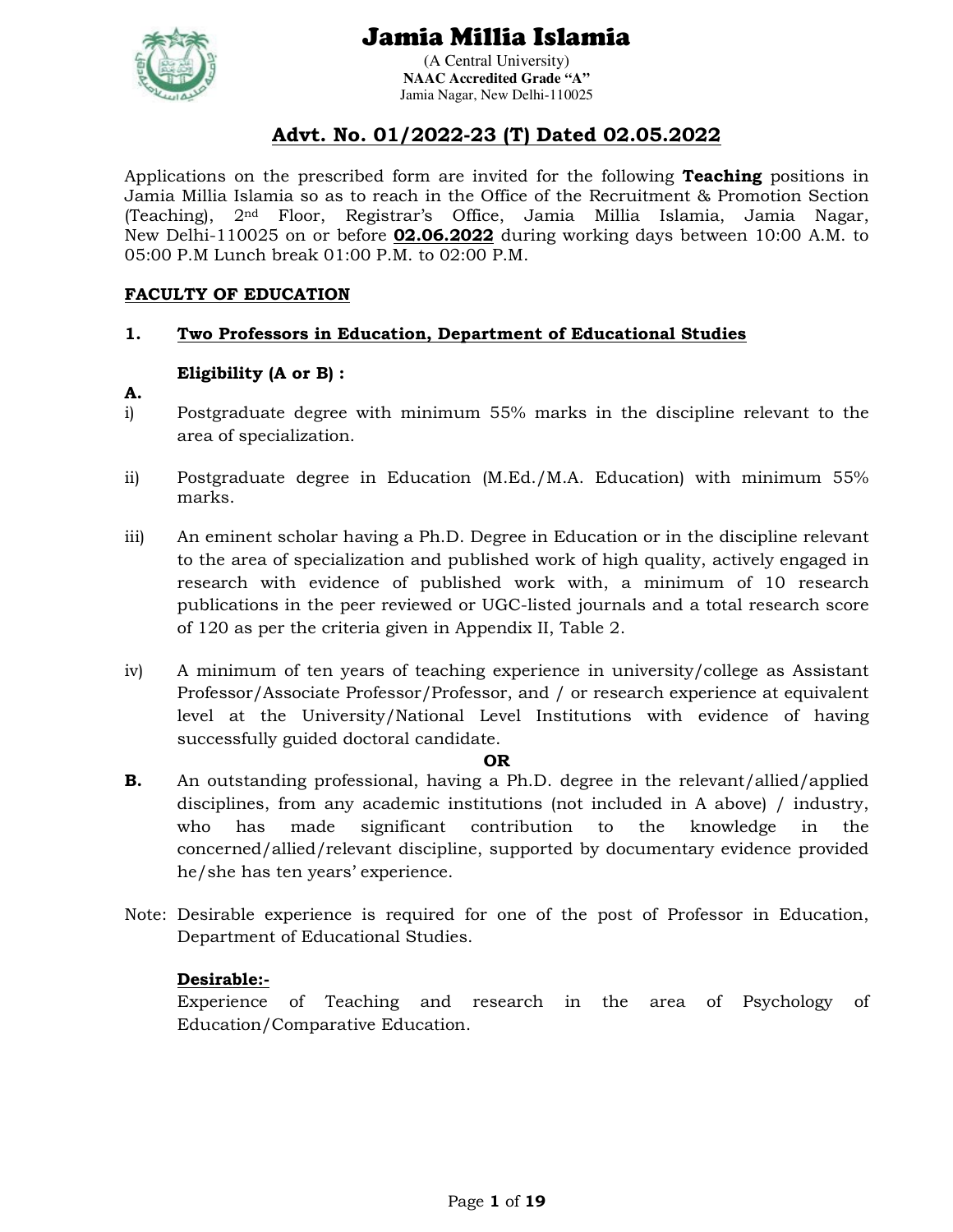

(A Central University) **NAAC Accredited Grade "A"**  Jamia Nagar, New Delhi-110025

## **2. One Associate Professor in Educational Administration, Department of Educational Studies**

## **Eligibility:**

- i) Postgraduate degree with minimum 55% marks in the discipline relevant to the area of specialization.
- ii) Postgraduate degree in Education (M.Ed./M.A. Education) with minimum 55% marks.
- iii) Ph.D. degree in Education or in the discipline relevant to the area of specialization.
- iv) A minimum of eight years of experience of teaching and / or research in an academic/research position equivalent to that of Assistant Professor in a University, College or Accredited Research Institution/industry with a minimum of seven publications in the peer-reviewed or UGC-listed journals and a total research score of Seventy five (75) as per the criteria given in Appendix II, Table 2.

### **3. Two Assistant Professors in Education**, **Department of Educational Studies**

- i) Postgraduate degree with minimum 55% marks in the discipline relevant to the area of specialization.
- ii) Postgraduate degree in Education (M.Ed./M.A. Education with B.Ed.) with minimum 55% marks.
- iii) Besides fulfilling the above qualifications, the candidate must have cleared the National Eligibility Test (NET) conducted by the UGC or the CSIR, or a similar test accredited by the UGC, like SLET/SET or who are or have been awarded a Ph. D. Degree in accordance with the University Grants Commission (Minimum Standards and Procedure for Award of M.Phil./Ph.D. Degree) Regulations, 2009 or 2016 and their amendments from time to time as the case may be exempted from NET/SLET/SET:

Provided, the candidates registered for the Ph.D. programme prior to July 11 2009, shall be governed by the provisions of the then existing Ordinances/Byelaws/ Regulations of the Institution awarding the degree and such Ph.D. candidates shall be exempted from the requirement of NET/SLET/SET for recruitment and appointment of Assistant Professor or equivalent positions in Universities/Colleges/Institutions subject to the fulfillment of the following conditions :-

- a) The Ph.D. degree of the candidate has been awarded in a regular mode;
- b) The Ph.D. thesis has been evaluated by at least two external examiners;
- c) An open Ph.D. viva voce of the candidate has been conducted;
- d) The Candidate has published two research papers from his/her Ph.D. work, out of which at least one is in a refereed journal;
- e) The candidate has presented at least two papers based on his/her Ph.D. work in conferences/seminars sponsored/funded/supported by the UGC / ICSSR/ CSIR or any similar agency.

*The fulfilment of these conditions is to be certified by the Registrar or the Dean (Academic Affairs) of the University concerned.*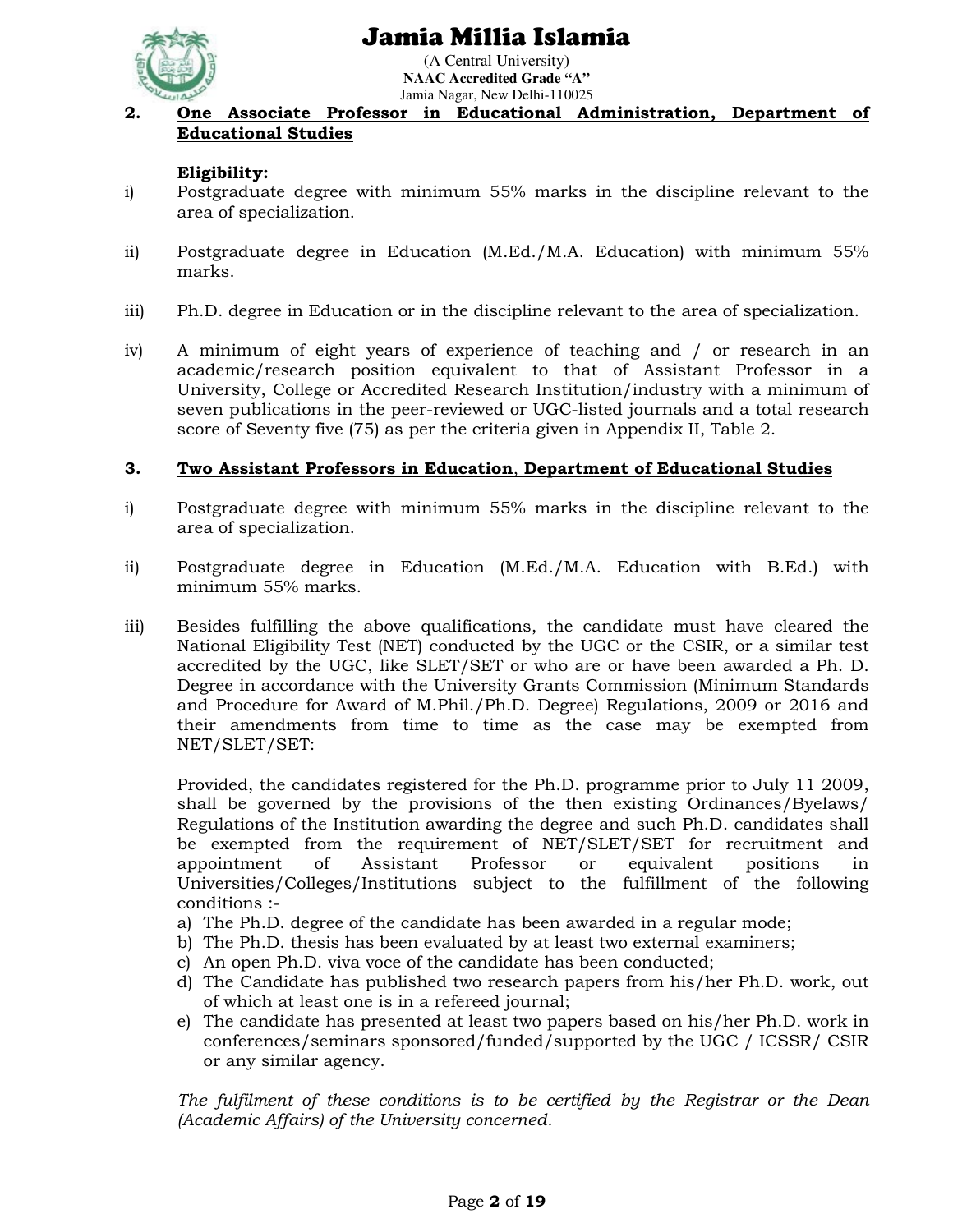

(A Central University) **NAAC Accredited Grade "A"**  Jamia Nagar, New Delhi-110025

Note: NET/SLET/SET shall also not be required for such Masters Programmes in disciplines for which NET/SLET/SET is not conducted by the UGC, CSIR or similar test accredited by the UGC, like SLET/SET.

### **OR**

The Ph.D degree has been obtained from a foreign university/institution with a ranking among top 500 in the World University Ranking (at any time) by any one of the following: (i) Quacquarelli Symonds (QS) (ii) the Times Higher Education (THE) or (iii) the Academic Ranking of World Universities (ARWU) of the Shanghai Jiao Tong University (Shanghai).

Note:- Desirable experience is required for one of Assistant Professor in the Department of Educational Studies.

## **Desirable:-**

Experience of teaching/research in the area of Philosophy of Education.

**4. Three Professors in Education, Department of Teacher Training & Non-Formal Education**

## **Eligibility (A or B) :**

- **A.**
- i) Postgraduate degree with minimum 55% marks in the discipline relevant to the area of specialization.
- ii) Postgraduate degree in Education (M.Ed/M.A. Education) with minimum 55% marks
- iii) Ph.D. degree in Education or in the discipline relevant to the area of specialization and actively engaged in research with evidence of published work with, a minimum of 10 research publications in the peer-reviewed or UGC-listed journals and a total research score of 120 as per the criteria given in Appendix II, Table 2.
- iv) A minimum of ten years of teaching experience in university/college as Assistant Professor/Associate Professor/Professor, and / or research experience at equivalent level at the University/National Level Institutions with evidence of having successfully guided doctoral candidate.

### **OR**

**B.** An outstanding professional, having a Ph.D. degree in the relevant/allied /applied disciplines, from any academic institutions (not included in A above) / industry, who has made significant contribution to the knowledge in the concerned/allied/relevant discipline, supported by documentary evidence provided he/she has ten years' experience.

### **5. One Professor in Education Research, Department of Teacher Training & Non-Formal Education**

## **Eligibility (A or B) :**

- **A.**
- i) Postgraduate degree with minimum 55% marks in the discipline relevant to the area of specialization.
- ii) Postgraduate degree in Education (M.Ed/M.A. Education) with minimum 55% marks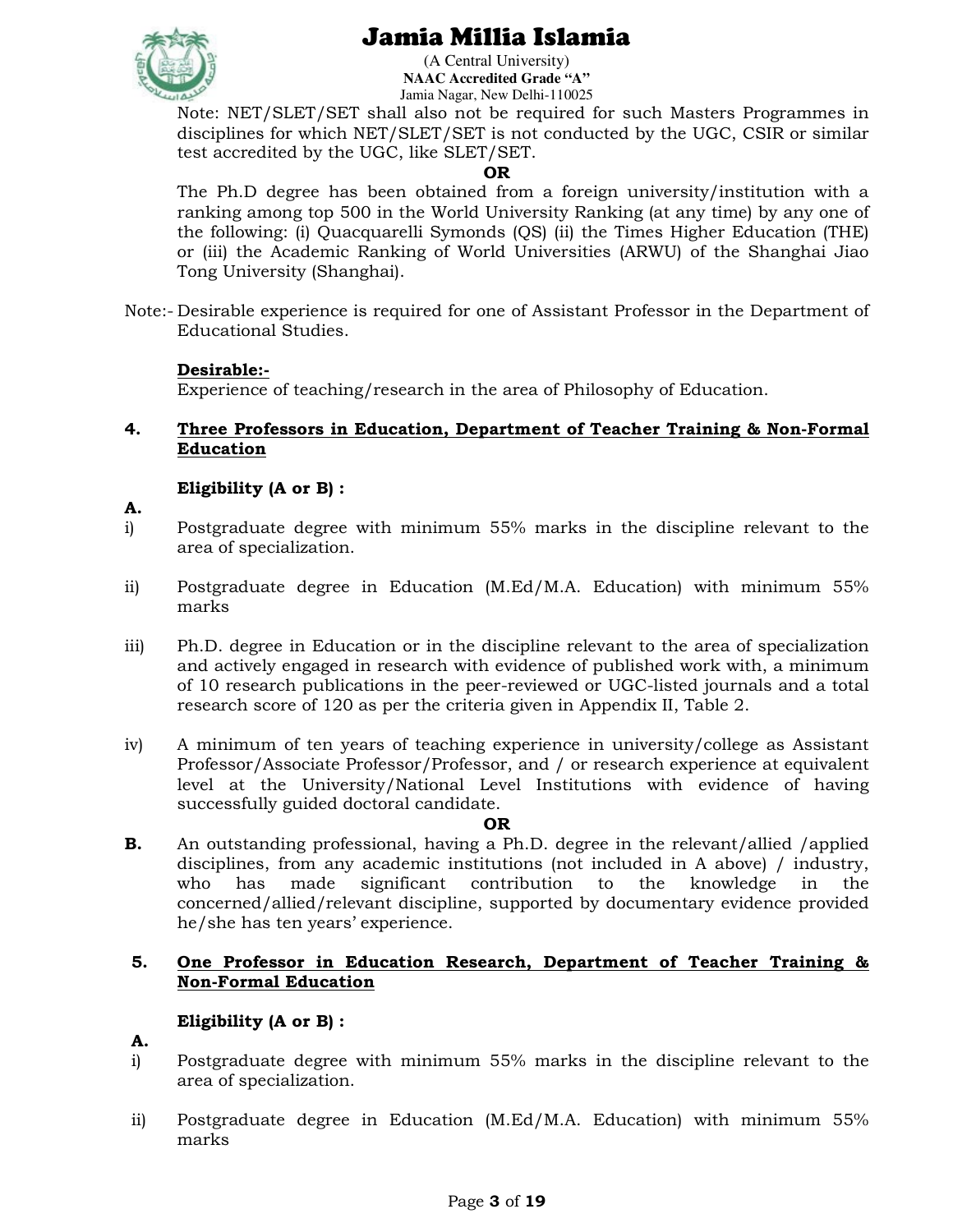

(A Central University) **NAAC Accredited Grade "A"**  Jamia Nagar, New Delhi-110025

- iii) Ph.D. degree in Education or in the discipline relevant to the area of specialization and actively engaged in research with evidence of published work with, a minimum of 10 research publications in the peer-reviewed or UGC-listed journals and a total research score of 120 as per the criteria given in Appendix II, Table 2.
- iv) A minimum of ten years of teaching experience in university/college as Assistant Professor/Associate Professor/Professor, and / or research experience at equivalent level at the University/National Level Institutions with evidence of having successfully guided doctoral candidate.

### **OR**

- **B.** An outstanding professional, having a Ph.D. degree in the relevant/allied /applied disciplines, from any academic institutions (not included in A above) / industry, who has made significant contribution to the knowledge in the concerned/allied/relevant discipline, supported by documentary evidence provided he/she has ten years' experience.
- Note:- Desirable experience is required for one of Professor in Education Research in the Department of TT&NFE.

## **Desirable:-**

Experience in teaching research methodology at M.Phil/Ph.D level. Having completed at least 5 research projects, Experience in developing tools.

### **6. One Professor in Special Education (Learning Disability/Visual Impairment) (TEPSE), Department of Teacher Training & Non-Formal Education**

### **Essential Qualification**

- 1) Masters Degree in any discipline with not less than 55% of marks.
- 2) M.Ed. Degree in specific disability area with not less than 55% of marks or an equivalent grade of B+ in 10- point scale of UGC.

#### **OR**

An equivalent degree from a foreign university recognized by RCI.

- 3) Ph.D in Special Education or Education with research emphasis on Special Education.
- 4) Should have completed at least 10 years of teaching experience as faculty out of which minimum 5 years should be in specific disability area.
- 5) Should have completed at least one general orientation course and two refresher courses in education / special education of UGC
- 6) A total research score of 120 as per the criteria given in Appendix II, Table 2 as per UGC Regulation-2018.

## **Valid registration with RCI u/s 19 of RCI Act 1992 is essential**

### **Desirable:-**

Minimum 5 publications pertaining to Special Education in indexed journals and research experience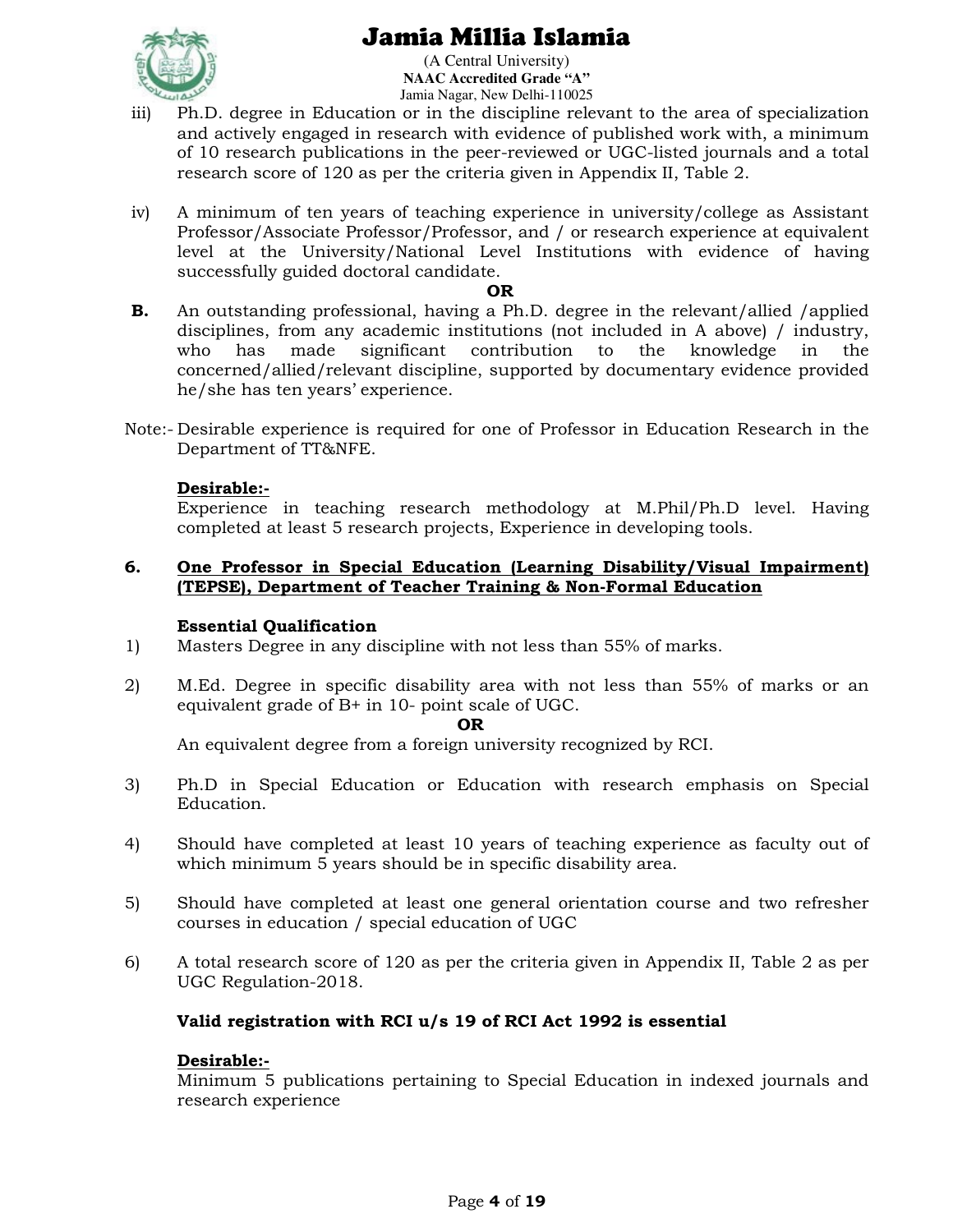



#### (A Central University) **NAAC Accredited Grade "A"**  Jamia Nagar, New Delhi-110025

## **7. One Associate Professor (Learning Disability / Visual Impairment), Department of Teacher Training & Non-Formal Education**

## **Essential Qualification**

- 1) Masters Degree in any discipline with not less than 55% of marks.
- 2) M.Ed. Degree in specific disability area with not less than 55% of marks or an equivalent grade of B+ in 10- point scale of UGC.

#### **OR**

An equivalent degree from a foreign university recognized by RCI.

- 3) Ph.D in Special Education or Education with research emphasis on Special Education.
- 4) Should have completed at least 08 years of teaching experience as faculty out of which minimum 5 years should be in specific disability area.
- 5) Should have completed at least one general orientation course and two refresher courses in education / special education of UGC
- 6) A total research score of Seventy five (75) as per the criteria given in Appendix II, Table 2 as per UGC Regulation-2018.

### **Valid registration with RCI u/s 19 of RCI Act 1992 is essential**

### **Desirable:-**

Minimum 3 publications pertaining to Special Education in indexed journals and research experience.

## **8. One Associate Professor (Science Education), Department of Teacher Training & Non-Formal Education**

## **Eligibility:**

- i) Postgraduate degree with minimum 55% marks in the discipline relevant to the area of specialization.
- ii) Postgraduate degree in Education (M.Ed/M.A. Education) with minimum 55% marks
- iii) Ph.D. degree in Education or in the discipline relevant to the area of specialization.
- iv) A minimum of eight years of experience of teaching and / or research in an academic/research position equivalent to that of Assistant Professor in a University, College or Accredited Research Institution/industry with a minimum of seven publications in the peer-reviewed or UGC-listed journals and a total research score of Seventy five (75) as per the criteria given in Appendix II, Table 2.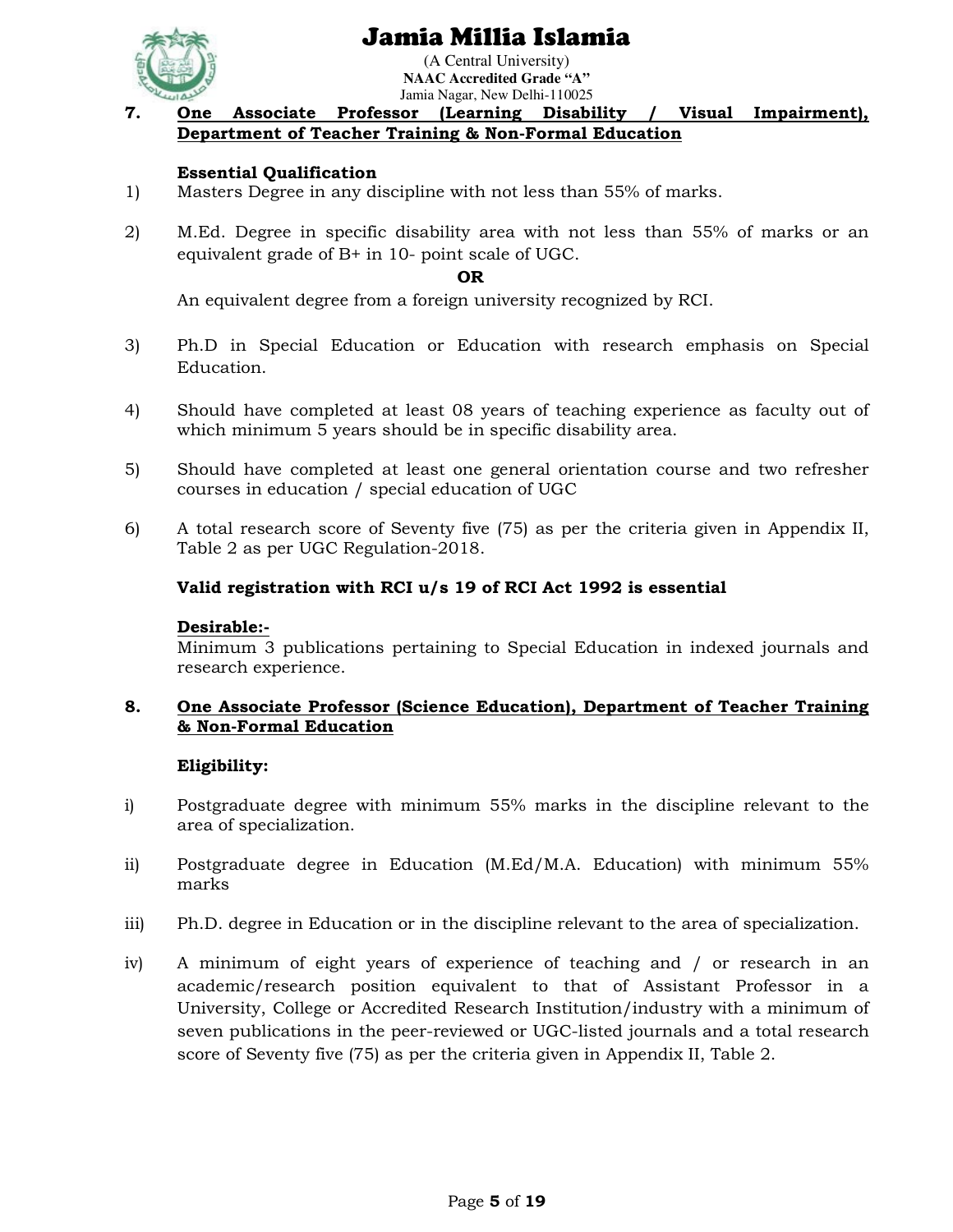

(A Central University) **NAAC Accredited Grade "A"**  Jamia Nagar, New Delhi-110025

### **9. Four Assistant Professors in Pedagogy of Hindi (02)** *(One reserved for V.I.)* **/ Islamic Studies (01) / English (01), Department of Teacher Training & Non-Formal Education**

- (i) Postgraduate degree with minimum 55% marks in the discipline relevant to the area of specialization.
- (ii) Postgraduate degree in Education (M.Ed./M.A. Education with B.Ed.) with minimum 55% marks.
- (iii) Besides fulfilling the above qualifications, the candidate must have cleared the National Eligibility Test (NET) conducted by the UGC or the CSIR, or a similar test accredited by the UGC, like SLET/SET or who are or have been awarded a Ph. D. Degree in accordance with the University Grants Commission (Minimum Standards and Procedure for Award of M.Phil./Ph.D. Degree) Regulations, 2009 or 2016 and their amendments from time to time as the case may be exempted from NET/SLET/SET:

Provided, the candidates registered for the Ph.D. programme prior to July 11, 2009, shall be governed by the provisions of the then existing Ordinances/Byelaws/ Regulations of the Institution awarding the degree and such Ph.D. candidates shall be exempted from the requirement of NET/SLET/SET for recruitment and appointment of Assistant Professor or equivalent positions in Universities/Colleges/Institutions subject to the fulfillment of the following conditions :-

- a) The Ph.D. degree of the candidate has been awarded in a regular mode;
- b) The Ph.D. thesis has been evaluated by at least two external examiners;
- c) An open Ph.D. viva voce of the candidate has been conducted;
- d) The Candidate has published two research papers from his/her Ph.D. work, out of which at least one is in a refereed journal;
- e) The candidate has presented at least two papers based on his/her Ph.D. work in conferences/seminars sponsored/funded/supported by the UGC / ICSSR/ CSIR or any similar agency.

*The fulfilment of these conditions is to be certified by the Registrar or the Dean (Academic Affairs) of the University concerned.* 

Note: NET/SLET/SET shall also not be required for such Masters Programmes in disciplines for which NET/SLET/SET is not conducted by the UGC, CSIR or similar test accredited by the UGC, like SLET/SET.

#### **OR**

The Ph.D degree has been obtained from a foreign university/institution with a ranking among top 500 in the World University Ranking (at any time) by any one of the following: (i) Quacquarelli Symonds (QS) (ii) the Times Higher Education (THE) or (iii) the Academic Ranking of World Universities (ARWU) of the Shanghai Jiao Tong University (Shanghai).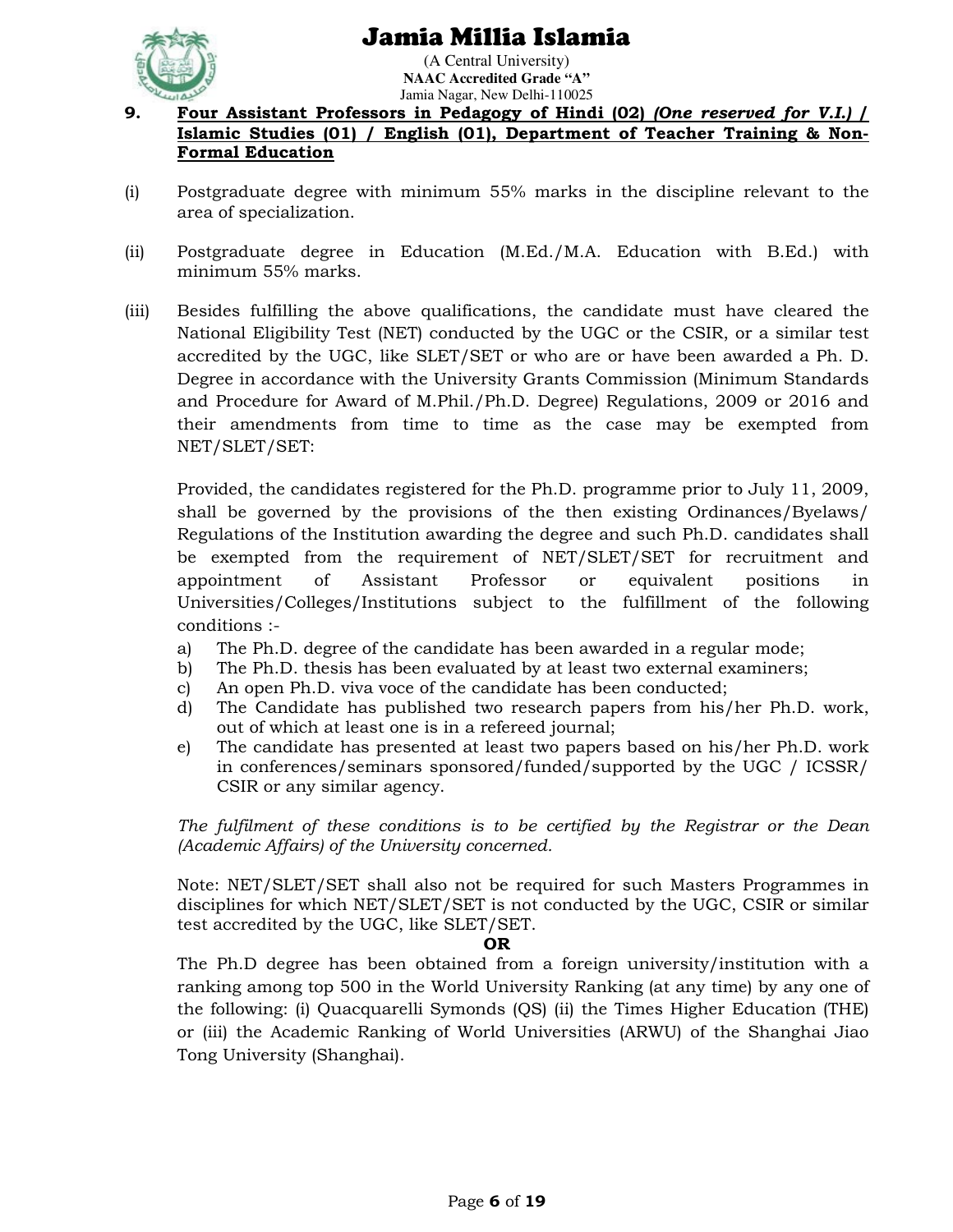

(A Central University) **NAAC Accredited Grade "A"**  Jamia Nagar, New Delhi-110025

## **10. One Assistant Professor in Pedagogy of Art in Education, Department of Teacher Training & Non-Formal Education**

- (i) Postgraduate Degree in Fine Arts with minimum 55% marks in the discipline relevant to the area of specialization.
- (ii) Postgraduate degree in Education (M.Ed./M.A. Education with B.Ed.) with minimum 55% marks.
- (iii) Besides fulfilling the above qualifications, the candidate must have cleared the National Eligibility Test (NET) conducted by the UGC or the CSIR, or a similar test accredited by the UGC, like SLET/SET or who are or have been awarded a Ph. D. Degree in accordance with the University Grants Commission (Minimum Standards and Procedure for Award of M.Phil./Ph.D. Degree) Regulations, 2009 or 2016 and their amendments from time to time as the case may be exempted from NET/SLET/SET:

Provided, the candidates registered for the Ph.D. programme prior to July 11, 2009, shall be governed by the provisions of the then existing Ordinances/Byelaws/ Regulations of the Institution awarding the degree and such Ph.D. candidates shall be exempted from the requirement of NET/SLET/SET for recruitment and appointment of Assistant Professor or equivalent positions in Universities/Colleges/Institutions subject to the fulfillment of the following conditions :-

- a) The Ph.D. degree of the candidate has been awarded in a regular mode;
- b) The Ph.D. thesis has been evaluated by at least two external examiners;
- c) An open Ph.D. viva voce of the candidate has been conducted;
- d) The Candidate has published two research papers from his/her Ph.D. work, out of which at least one is in a refereed journal;
- e) The candidate has presented at least two papers based on his/her Ph.D. work in conferences/seminars sponsored/funded/supported by the UGC / ICSSR/ CSIR or any similar agency.

*The fulfilment of these conditions is to be certified by the Registrar or the Dean (Academic Affairs) of the University concerned.* 

Note: NET/SLET/SET shall also not be required for such Masters Programmes in disciplines for which NET/SLET/SET is not conducted by the UGC, CSIR or similar test accredited by the UGC, like SLET/SET.

### **OR**

The Ph.D degree has been obtained from a foreign university/institution with a ranking among top 500 in the World University Ranking (at any time) by any one of the following: (i) Quacquarelli Symonds (QS) (ii) the Times Higher Education (THE) or (iii) the Academic Ranking of World Universities (ARWU) of the Shanghai Jiao Tong University (Shanghai).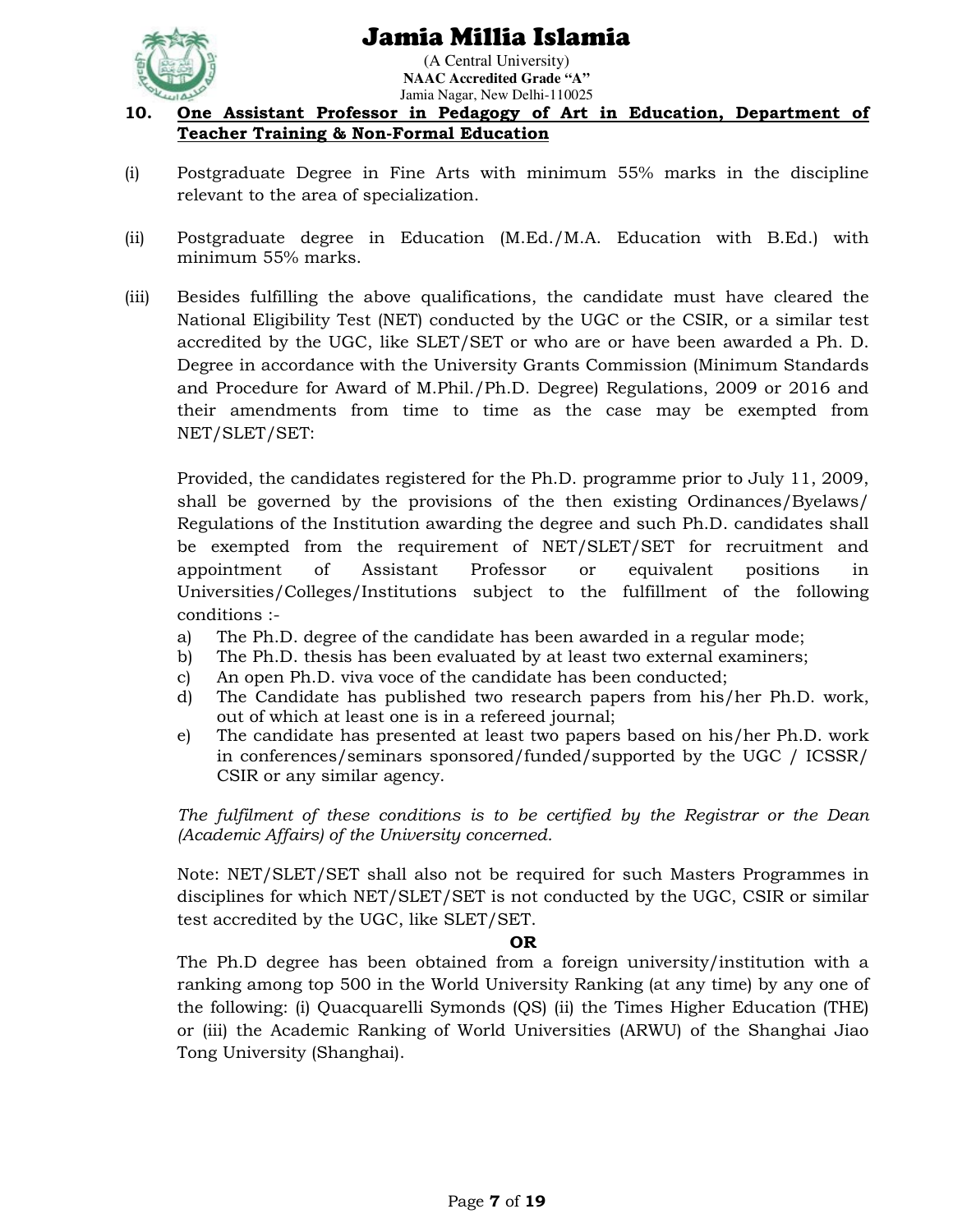

(A Central University) **NAAC Accredited Grade "A"**  Jamia Nagar, New Delhi-110025

### **11. One Assistant Professor in Nursery Education** *(Reserved for Hearing Impairment),* **Department of Teacher Training & Non-Formal Education**

- (i) Postgraduate Degree in with minimum 55% marks in the discipline relevant to the area of specialization.
- (ii) Postgraduate degree in Education (M.Ed./M.A. Education with B.Ed Nursery Education) with minimum 55% marks.
- (iii) Besides fulfilling the above qualifications, the candidate must have cleared the National Eligibility Test (NET) conducted by the UGC or the CSIR, or a similar test accredited by the UGC, like SLET/SET or who are or have been awarded a Ph. D. Degree in accordance with the University Grants Commission (Minimum Standards and Procedure for Award of M.Phil./Ph.D. Degree) Regulations, 2009 or 2016 and their amendments from time to time as the case may be exempted from NET/SLET/SET:

Provided, the candidates registered for the Ph.D. programme prior to July 11 2009, shall be governed by the provisions of the then existing Ordinances/Byelaws/ Regulations of the Institution awarding the degree and such Ph.D. candidates shall be exempted from the requirement of NET/SLET/SET for recruitment and appointment of Assistant Professor or equivalent positions in Universities/Colleges/Institutions subject to the fulfillment of the following conditions :-

- a) The Ph.D. degree of the candidate has been awarded in a regular mode;
- b) The Ph.D. thesis has been evaluated by at least two external examiners;
- c) An open Ph.D. viva voce of the candidate has been conducted;
- d) The Candidate has published two research papers from his/her Ph.D. work, out of which at least one is in a refereed journal;
- e) The candidate has presented at least two papers based on his/her Ph.D. work in conferences/seminars sponsored/funded/supported by the UGC / ICSSR/ CSIR or any similar agency.

*The fulfilment of these conditions is to be certified by the Registrar or the Dean (Academic Affairs) of the University concerned.* 

Note: NET/SLET/SET shall also not be required for such Masters Programmes in disciplines for which NET/SLET/SET is not conducted by the UGC, CSIR or similar test accredited by the UGC, like SLET/SET.

#### **OR**

The Ph.D degree has been obtained from a foreign university/institution with a ranking among top 500 in the World University Ranking (at any time) by any one of the following: (i) Quacquarelli Symonds (QS) (ii) the Times Higher Education (THE) or (iii) the Academic Ranking of World Universities (ARWU) of the Shanghai Jiao Tong University (Shanghai).

## **Desirable:-**

Ph.D in Early Childhood Education or Education with research emphasis on Early Childhood Education, Experience of a period of two years as teacher or researcher in the area of ECCE.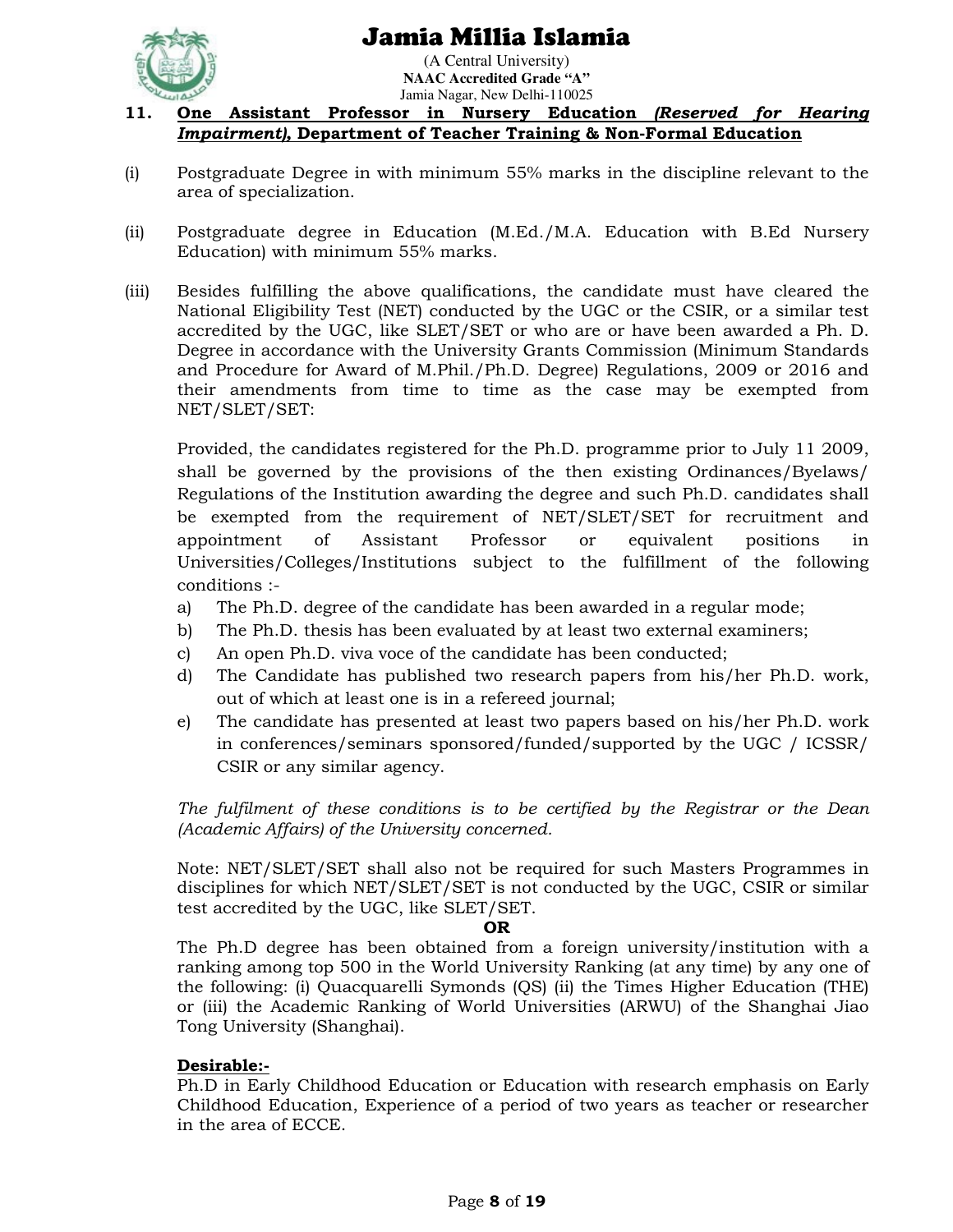

(A Central University) **NAAC Accredited Grade "A"**  Jamia Nagar, New Delhi-110025

## **12. One Assistant Professor (Paper Craft), Department of Teacher Training & Non Formal-Education**

- (i) Postgraduate Degree in with minimum 55% marks in the discipline relevant to the area of specialization.
- (ii) Postgraduate degree in Education (M.Ed./M.A. Education) and B.Ed. with (Paper Craft) with minimum 55% marks or Diploma / Certificate in Paper Craft.
- (iii) Besides fulfilling the above qualifications, the candidate must have cleared the National Eligibility Test (NET) conducted by the UGC or the CSIR, or a similar test accredited by the UGC, like SLET/SET or who are or have been awarded a Ph. D. Degree in accordance with the University Grants Commission (Minimum Standards and Procedure for Award of M.Phil./Ph.D. Degree) Regulations, 2009 or 2016 and their amendments from time to time as the case may be exempted from NET/SLET/SET:

Provided, the candidates registered for the Ph.D. programme prior to July 11 2009, shall be governed by the provisions of the then existing Ordinances/Byelaws/ Regulations of the Institution awarding the degree and such Ph.D. candidates shall be exempted from the requirement of NET/SLET/SET for recruitment and appointment of Assistant Professor or equivalent positions in Universities/Colleges/Institutions subject to the fulfillment of the following conditions:-

- a) The Ph.D. degree of the candidate has been awarded in a regular mode;
- b) The Ph.D. thesis has been evaluated by at least two external examiners;
- c) An open Ph.D. viva voce of the candidate has been conducted;
- d) The Candidate has published two research papers from his/her Ph.D. work, out of which at least one is in a refereed journal;
- e) The candidate has presented at least two papers based on his/her Ph.D. work in conferences/seminars sponsored/funded/supported by the UGC / ICSSR/ CSIR or any similar agency.

*The fulfilment of these conditions is to be certified by the Registrar or the Dean (Academic Affairs) of the University concerned.* 

Note: NET/SLET/SET shall also not be required for such Masters Programmes in disciplines for which NET/SLET/SET is not conducted by the UGC, CSIR or similar test accredited by the UGC, like SLET/SET.

### **OR**

The Ph.D degree has been obtained from a foreign university/institution with a ranking among top 500 in the World University Ranking (at any time) by any one of the following: (i) Quacquarelli Symonds (QS) (ii) the Times Higher Education (THE) or (iii) the Academic Ranking of World Universities (ARWU) of the Shanghai Jiao Tong University (Shanghai).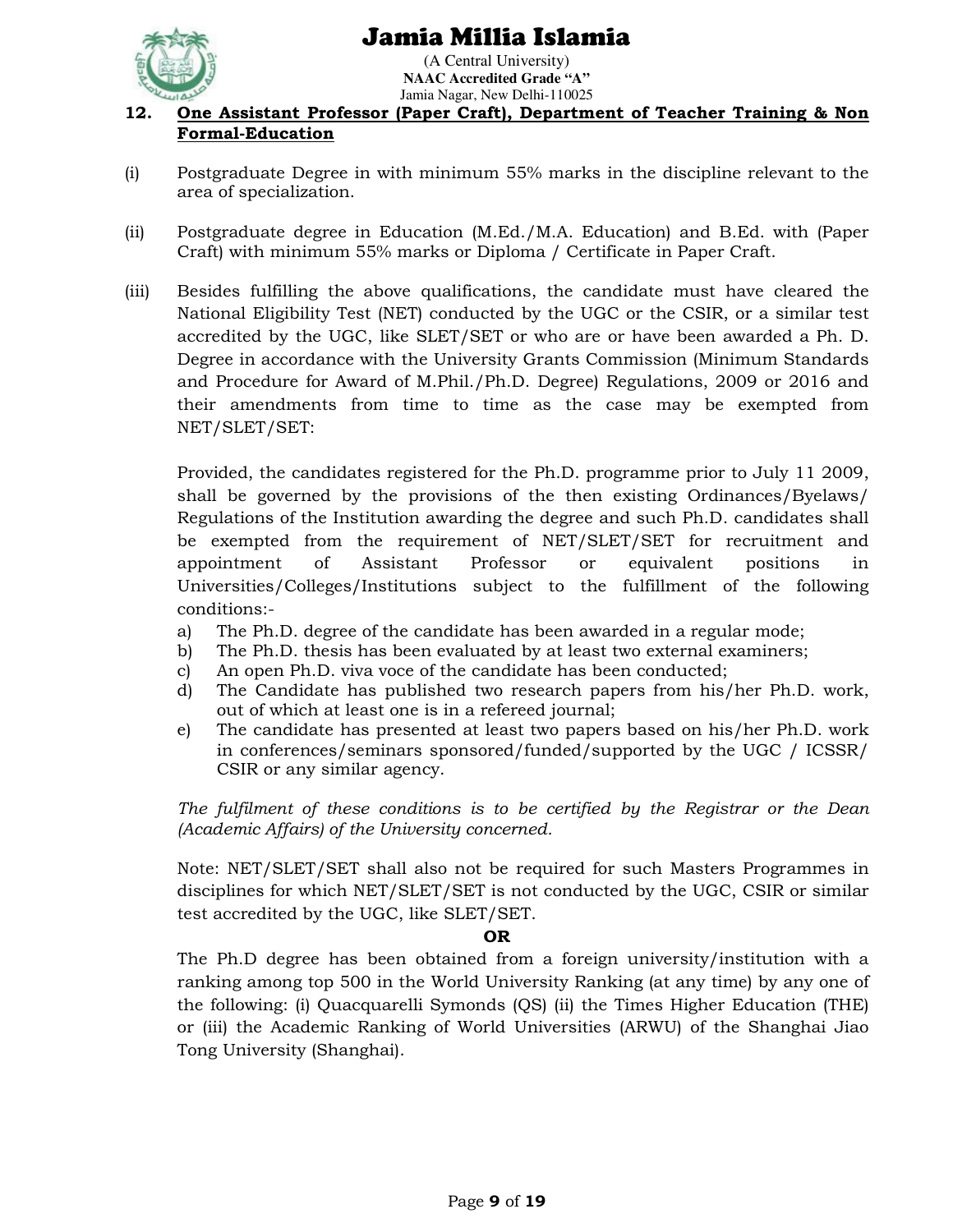

(A Central University) **NAAC Accredited Grade "A"**  Jamia Nagar, New Delhi-110025

### **13. One Assistant Professor (Agriculture), Department of Teacher Training & Non-Formal Education**

- (i) Postgraduate degree in Agriculture with minimum 55% marks in the discipline relevant.
- (ii) Postgraduate degree in Education (M.Ed./M.A. Education) with minimum 55% marks.
- (iii) Besides fulfilling the above qualifications, the candidate must have cleared the National Eligibility Test (NET) conducted by the UGC or the CSIR, or a similar test accredited by the UGC, like SLET/SET or who are or have been awarded a Ph. D. Degree in accordance with the University Grants Commission (Minimum Standards and Procedure for Award of M.Phil./Ph.D. Degree) Regulations, 2009 or 2016 and their amendments from time to time as the case may be exempted from NET/SLET/SET:

Provided, the candidates registered for the Ph.D. programme prior to July 11, 2009, shall be governed by the provisions of the then existing Ordinances/Byelaws/ Regulations of the Institution awarding the degree and such Ph.D. candidates shall be exempted from the requirement of NET/SLET/SET for recruitment and appointment of Assistant Professor or equivalent positions in Universities/Colleges/Institutions subject to the fulfillment of the following conditions :-

- a) The Ph.D. degree of the candidate has been awarded in a regular mode;
- b) The Ph.D. thesis has been evaluated by at least two external examiners;
- c) An open Ph.D. viva voce of the candidate has been conducted;
- d) The Candidate has published two research papers from his/her Ph.D. work, out of which at least one is in a refereed journal;
- e) The candidate has presented at least two papers based on his/her Ph.D work in conferences/seminars sponsored/funded/supported by the UGC / ICSSR/ CSIR or any similar agency.

*The fulfilment of these conditions is to be certified by the Registrar or the Dean (Academic Affairs) of the University concerned.* 

Note: NET/SLET/SET shall also not be required for such Masters Programmes in disciplines for which NET/SLET/SET is not conducted by the UGC, CSIR or similar test accredited by the UGC, like SLET/SET.

### **OR**

The Ph.D degree has been obtained from a foreign university/institution with a ranking among top 500 in the World University Ranking (at any time) by any one of the following: (i) Quacquarelli Symonds (QS) (ii) the Times Higher Education (THE) or (iii) the Academic Ranking of World Universities (ARWU) of the Shanghai Jiao Tong University (Shanghai)

## **Desirable:-**

- i. B.Ed with agriculture or gardening as work experience / craft (CEPC)
- ii. Ability to work in all the three languages: English, Urdu and Hindi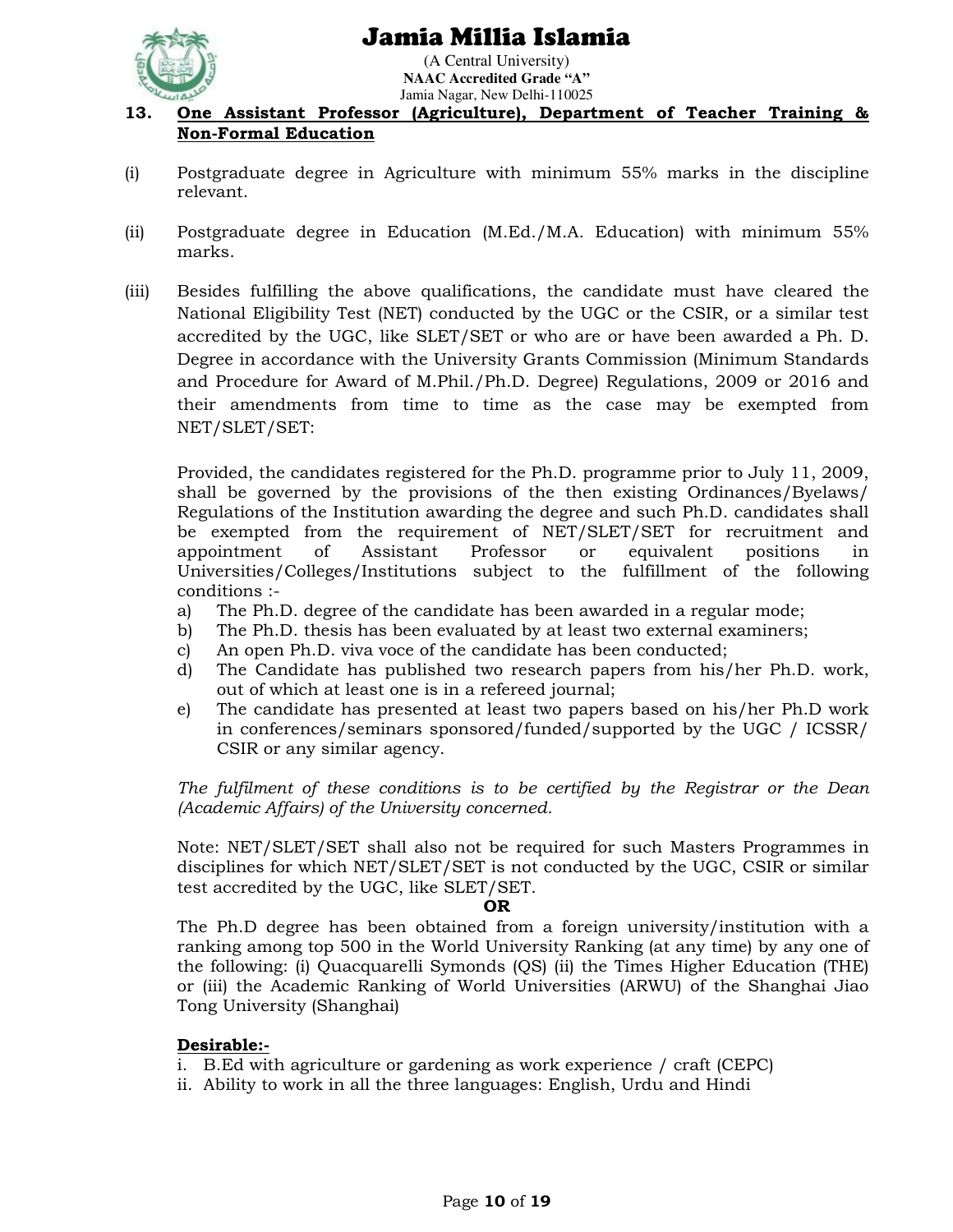

(A Central University) **NAAC Accredited Grade "A"**  Jamia Nagar, New Delhi-110025

## **FACULTY OF NATURAL SCIENCES**

- **14. One Professor, Department of Mathematics**
- **15. One Professor, Department of Geography**
- **16. One Professor, Centre for Theoretical Physics**

## **Eligibility (A or B) :**

## **A.**

- i) An eminent scholar having a Ph.D. degree in the concerned/allied/relevant discipline, and published work of high quality, actively engaged in research with evidence of published work with, a minimum of 10 research publications in the peer-reviewed or UGC-listed journals and a total research score of 120 as per the criteria given in Appendix II, Table 2.
- ii) A minimum of ten years of teaching experience in university/college as Assistant Professor/Associate Professor/Professor, and / or research experience at equivalent level at the University/National Level Institutions with evidence of having successfully guided doctoral candidate.

### **OR**

- **B.** An outstanding professional, having a Ph.D. degree in the relevant/allied /applied disciplines, from any academic institutions (not included in A above) / industry, who has made significant contribution to the knowledge in the concerned/allied/relevant discipline, supported by documentary evidence provided he/she has ten years' experience.
- Note:- Desirable specialization is required for one of the post of Professor, Centre for Theoretical Physics mentioned at (Sr. No. 16).

## **Desirable Specialization:-**

**Cosmology and Astrophysics, Gravity and High Energy Physics, Quantum Information and Foundations.**

## **17. Two Professors, Centre for Physiotherapy and Rehabilitation Sciences**

## **Essential:**

i. Master's Degree in Physiotherapy (M.P.T./M.P.Th./M.Th.P./M.Sc. P.T.), with ten years experience.

## **Desirable:-**

- ii. Higher Qualification like Ph. D. in any subject of Physiotherapy recognized by U.G.C, and
- iii. Published work of high standard in peer -reviewed or UGC- listed journals and a total research score of 120 as per the criteria given in Appendix II, Table 2.

## **18. One Associate Professor, Department of Mathematics**

- **19. One Associate Professor, Department of Physics**
- **20. Two Associate Professors, Department of Chemistry**
- **21. One Associate Professor, Department of Geography**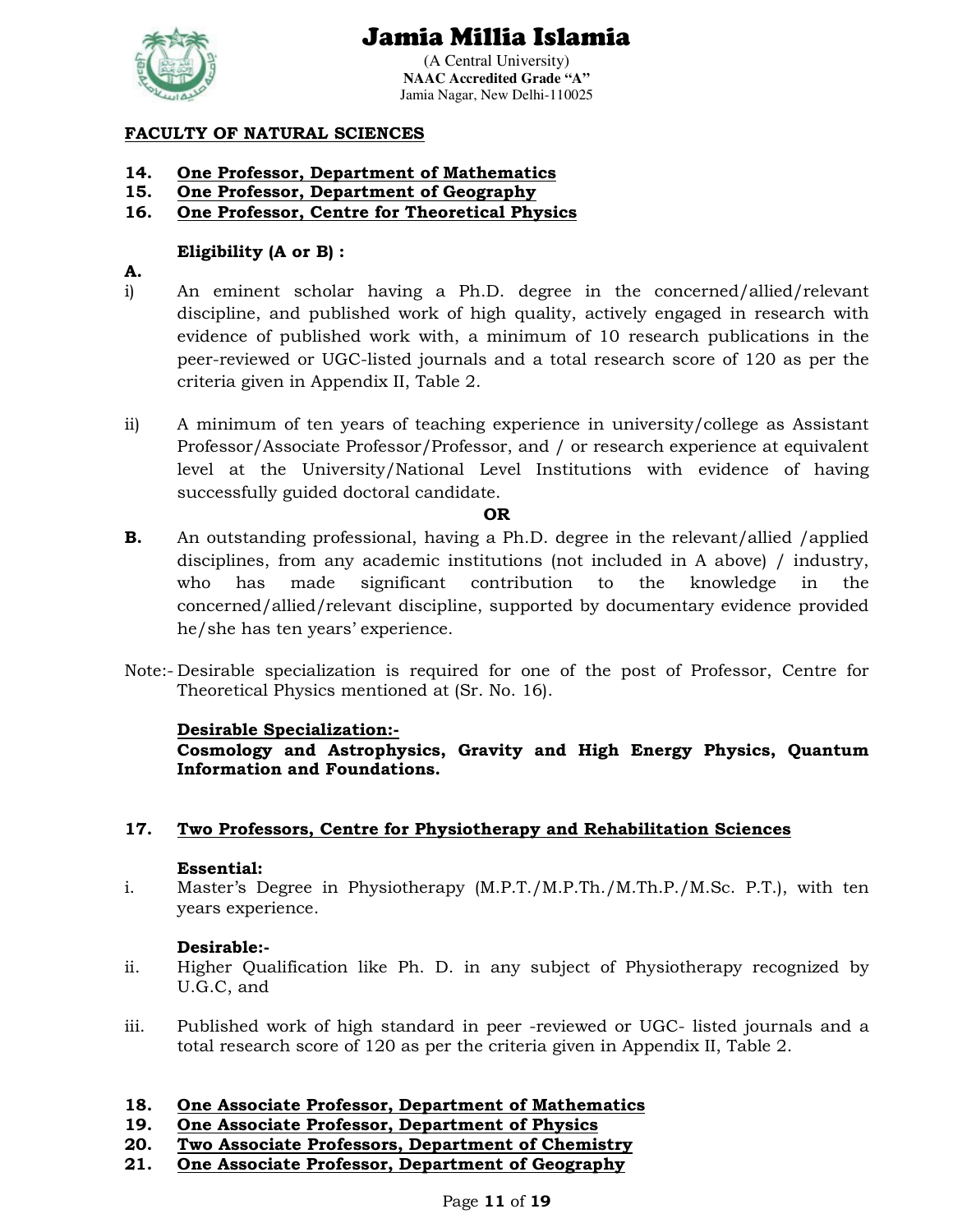



(A Central University) **NAAC Accredited Grade "A"**  Jamia Nagar, New Delhi-110025

### **22. One Associate Professor, Department of Biosciences**

### **23. One Associate Professor** *(Reserved for O.H.)***, Centre for Theoretical Physics**

### **Eligibility:**

- i) A good academic record, with a Ph.D. Degree in the concerned/allied/relevant disciplines.
- ii) A Master's Degree with at least 55% marks (or an equivalent grade in a point-scale, wherever the grading system is followed).
- iii) A minimum of eight years of experience of teaching and / or research in an academic/research position equivalent to that of Assistant Professor in a University, College or Accredited Research Institution/industry with a minimum of seven publications in the peer-reviewed or UGC-listed journals and a total research score of Seventy five (75) as per the criteria given in Appendix II, Table 2.
- Note:- Desirable specializations for one post of Associate Professor, Department of Biosciences mentioned at (S. No. 22) and one of the post of Associate Professor, Centre for Theoretical Physics at (S. No. 23).

#### **Desirable Specialization for the post at S.No. 22:-**

**Neuro Sciences; Molecular Biology; Biotechnology; Ecology or Plant Physiology.** 

**Desirable Specialization for the post at S.No. 23:-**

**Cosmology and Astrophysics, Gravity and High Energy Physics, Quantum Information and Foundations.** 

- **24. One Assistant Professor, Department of Chemistry**
- **25. Four Assistant Professors, Department of Mathematics** *(One reserved for O.H.)*
- **26. Two Assistant Professors, Department of Physics**
- **27. Two Assistant Professors, Department of Geography**
- **28. Two Assistant Professors (One for Physics), Department of Biosciences**

### **Eligibility (A or B) :**

- **A.**
- i) A Master's degree with 55% marks (or an equivalent grade in a point-scale wherever the grading system is followed) in a concerned/relevant/allied subject from an Indian University, or an equivalent degree from an accredited foreign university.
- ii) Besides fulfilling the above qualifications, the candidate must have cleared the National Eligibility Test (NET) conducted by the UGC or the CSIR, or a similar test accredited by the UGC, like SLET/SET or who are or have been awarded a Ph. D*.*  Degree in accordance with the University Grants Commission (Minimum Standards and Procedure for Award of M.Phil./Ph.D. Degree) Regulations, 2009 or 2016 and their amendments from time to time as the case may be exempted from NET/SLET/SET :

*Provided*, the candidates registered for the Ph.D. programme prior to July 11, 2009, shall be governed by the provisions of the then existing Ordinances/Byelaws/Regulations of the Institution awarding the degree and such Ph.D. candidates shall be exempted from the requirement of NET/SLET/SET for recruitment and appointment of Assistant Professor or equivalent positions in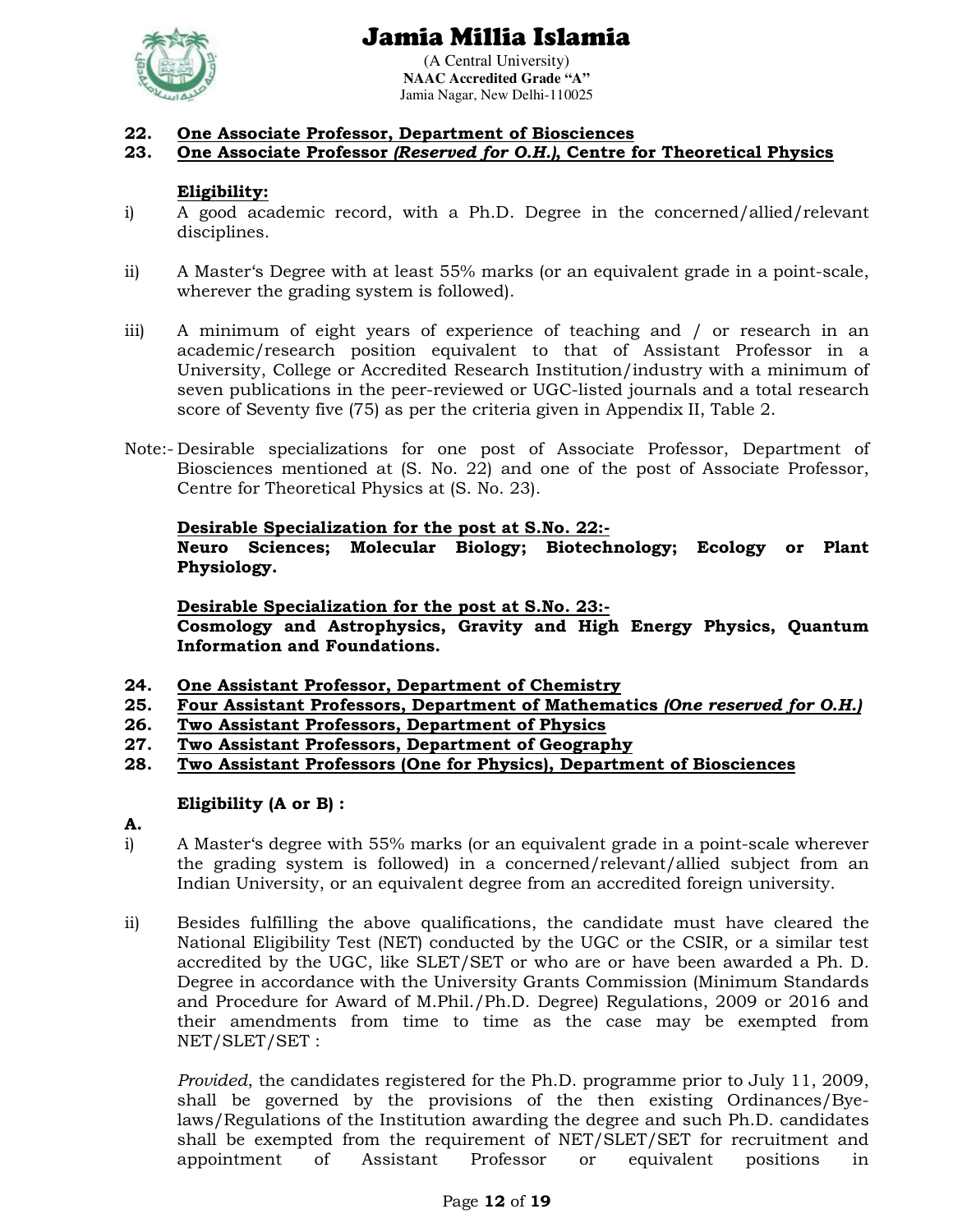

(A Central University) **NAAC Accredited Grade "A"**  Jamia Nagar, New Delhi-110025

Universities/Colleges/Institutions subject to the fulfillment of the following conditions:-

- a) The Ph.D. degree of the candidate has been awarded in a regular mode;
- b) The Ph.D. thesis has been evaluated by at least two external examiners;
- c) An open Ph.D. viva voce of the candidate has been conducted;
- d) The Candidate has published two research papers from his/her Ph.D. work, out of which at least one is in a refereed journal;
- e) The candidate has presented at least two papers based on his/her Ph.D work in conferences/seminars sponsored/funded/supported by the UGC / ICSSR/ CSIR or any similar agency.

*The fulfilment of these conditions is to be certified by the Registrar or the Dean (Academic Affairs) of the University concerned.* 

Note: NET/SLET/SET shall also not be required for such Masters Programmes in disciplines for which NET/SLET/SET is not conducted by the UGC, CSIR or similar test accredited by the UGC, like SLET/SET.

#### **OR**

- **B.** The Ph.D degree has been obtained from a foreign university/institution with a ranking among top 500 in the World University Ranking (at any time) by any one of the following: (i) Quacquarelli Symonds (QS) (ii) the Times Higher Education (THE) or (iii) the Academic Ranking of World Universities (ARWU) of the Shanghai Jiao Tong University (Shanghai).
- Note:- Desirable specialization for one of the post of Assistant Professor, Department of Biosciences mentioned at Sr. No. 28).

**Desirable Specialization:- Cell Biology or allied field.** 

## **FACULTY OF SOCIAL SCIENCES**

- **29. Two Professors, Centre for West Asian Studies**
- **30. One Professor/Director, India Arab Cultural Centre**
- **31. One Professor/Director, Centre for Jawaharlal Nehru Studies**

### **Eligibility (A or B) :**

- **A.**
- i) An eminent scholar having a Ph.D. degree in the concerned/allied/relevant discipline, and published work of high quality, actively engaged in research with evidence of published work with, a minimum of 10 research publications in the peer-reviewed or UGC-listed journals and a total research score of 120 as per the criteria given in Appendix II, Table 2.
- ii) A minimum of ten years of teaching experience in university/college as Assistant Professor/Associate Professor/Professor, and / or research experience at equivalent level at the University/National Level Institutions with evidence of having successfully guided doctoral candidate.

### **OR**

**B.** An outstanding professional, having a Ph.D. degree in the relevant/allied /applied disciplines, from any academic institutions (not included in A above) / industry, who has made significant contribution to the knowledge in the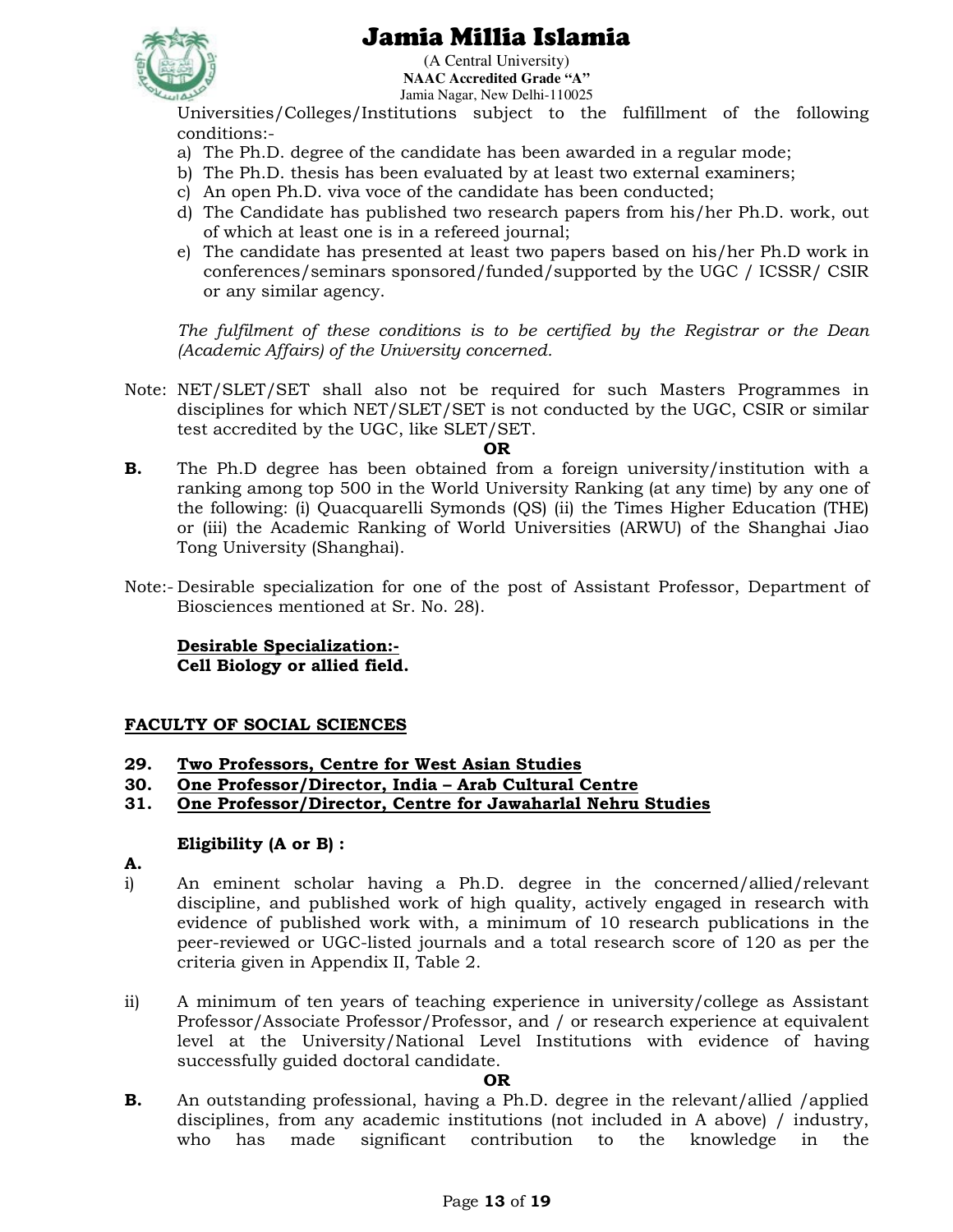

(A Central University) **NAAC Accredited Grade "A"**  Jamia Nagar, New Delhi-110025

concerned/allied/relevant discipline, supported by documentary evidence provided he/she has ten years' experience.

Note:- Desirable specialization is required for one of Professor/Director in India – Arab Cultural Centre mentioned at (S. No. 30).

**Desirable Specialization:- Contemporary West Asian Studies.** 

### **32. One Associate Professor (Reserved for Orthopedically Handicapped), Centre for North East Studies and Policy Research**

## **Eligibility:**

- i) A good academic record, with a Ph.D. Degree in the concerned/allied/relevant disciplines.
- ii) A Master's Degree with at least 55% marks (or an equivalent grade in a point-scale, wherever the grading system is followed).
- iii) A minimum of eight years of experience of teaching and / or research in an academic/research position equivalent to that of Assistant Professor in a University, College or Accredited Research Institution/industry with a minimum of seven publications in the peer-reviewed or UGC-listed journals and a total research score of Seventy five (75) as per the criteria given in Appendix II, Table 2.

## **FACULTY OF ENGINEERING & TECHNOLOGY**

### **33. One Director (tenure post for a period of five years), AJK- Mass Communication Research Centre**

## **Eligibility (A or B) :**

- **A.**
- i) An eminent scholar having a Ph.D. degree in the concerned/allied/relevant discipline, and published work of high quality, actively engaged in research with evidence of published work with, a minimum of 10 research publications in the peer-reviewed or UGC-listed journals and a total research score of 120 as per the criteria given in Appendix II, Table 2.
- ii) A minimum of ten years of teaching experience in university/college as Assistant Professor/Associate Professor/Professor, and / or research experience at equivalent level at the University/National Level Institutions/evidence of having successfully guided doctoral candidate.

### **OR**

**B.** An outstanding professional, having a Ph.D. degree in the relevant/allied /applied disciplines, from any academic institutions (not included in A above) / industry, who has made significant contribution to the knowledge in the concerned/allied/relevant discipline, supported by documentary evidence provided he/she has ten years' experience.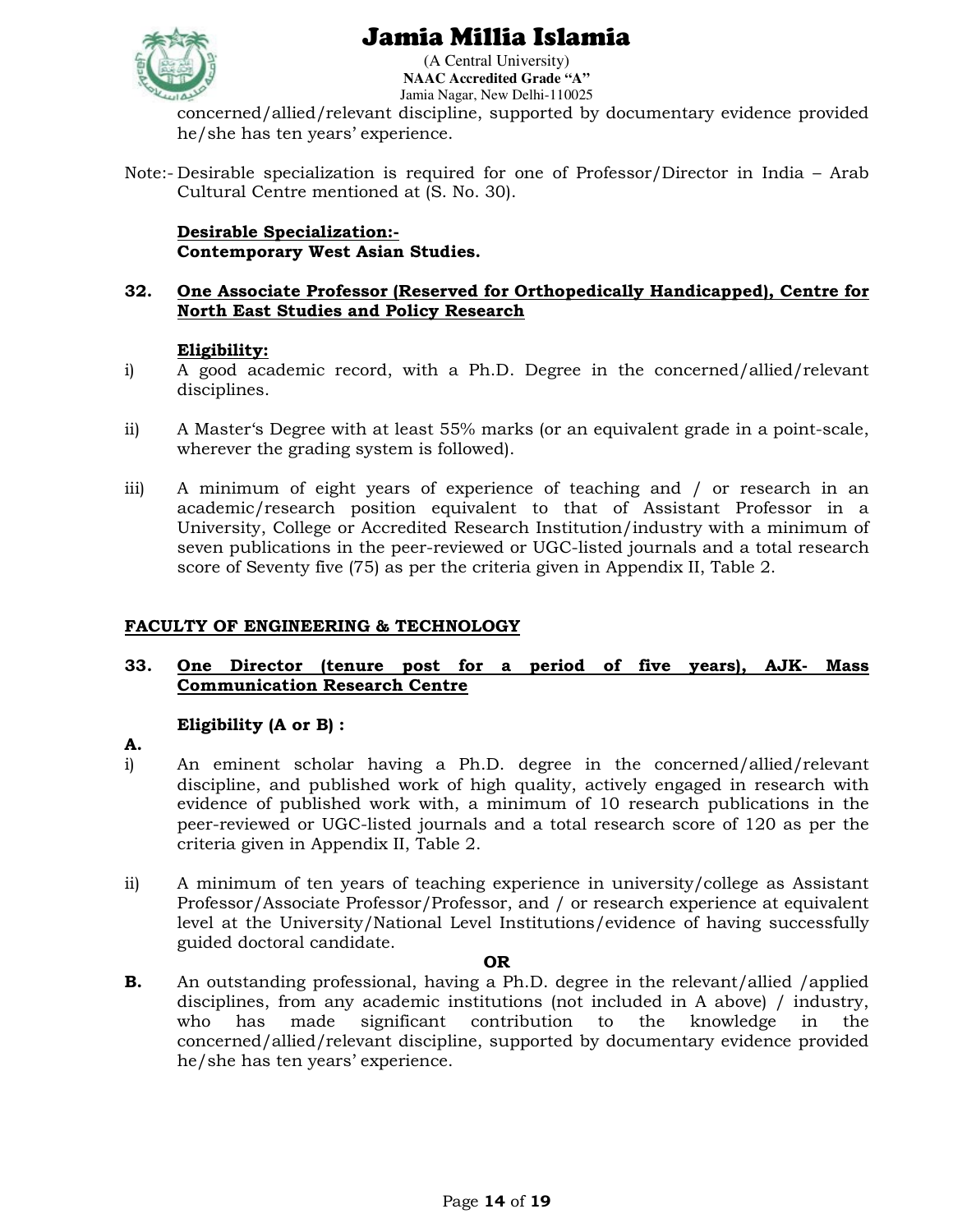

(A Central University) NAAC Accredited Grade "A" Jamia Nagar, New Delhi-110025

## PAY MATRIX AS PER 7TH CPC:-

Academic Level - 14  $1.$ Professor/Director  $\ddot{\phantom{a}}$ Academic Level - 13A  $2.$ **Associate Professor**  $\ddot{\phantom{a}}$ Academic Level - 10  $3.$ **Assistant Professor**  $\ddot{\phantom{a}}$ 

(Prof. Nazim Husain Jafri) Registrar<sup>y</sup> Ø

Dated: 02.05.2022

×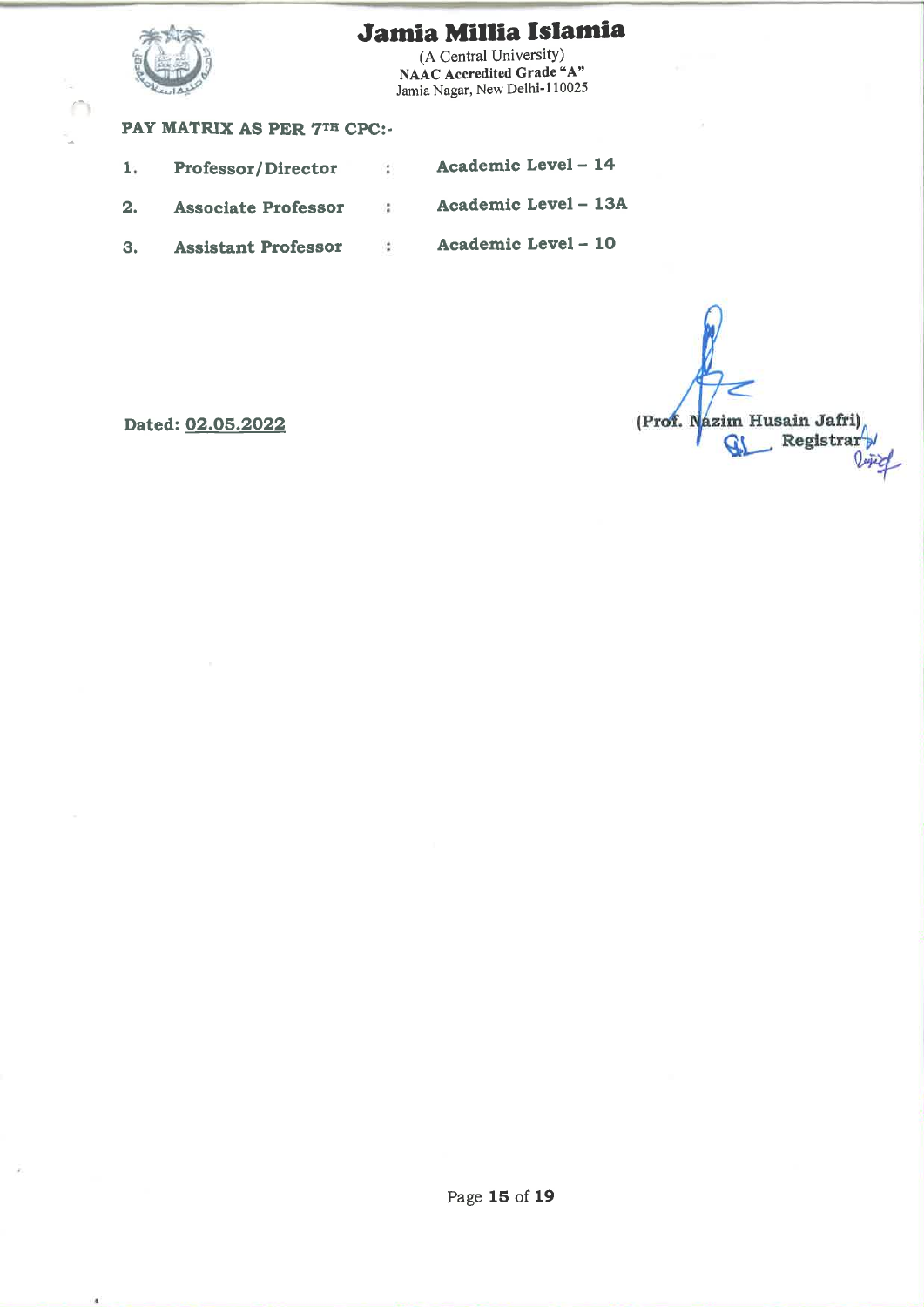

(A Central University) **NAAC Accredited Grade "A"** Jamia Nagar, New Delhi-110025

### **GENERAL INSTRUCTIONS TO THE APPLICANTS:**

- The period of active service spent on pursuing Research Degree i.e. for acquiring  $1.$ Ph.D. degree simultaneously without taking any kind of leave may be counted as teaching experience for the purpose of direct recruitment/promotion to the post of Associate Professor and above.
- Applicants for the post of Associate Professor and Professor should fill-up the  $2.$ Academic/Research Score Proforma (wherever applicable) as prescribed in the UGC Regulation- 2018 in Appendix II, Table-2 and send along with the application form. Each of the Academic/Research score card shall be supported by the account of which, no claim on documentary evidence, without Academic/Research score would be entertained. Applicants for the post of Assistant Professor are required to submit the Academic/Research Score Proforma, which can be downloaded from Jamia's website http://jmi.ac.in. Applications without Academic/Research Score Proforma shall not be considered.
- After 13.06.2019, all the research papers must be published in the UGC-Care list  $3.$ journals only and a proof of the same should be enclosed with the application form.
- The Academic score as specified in Appendix II (Table 3A) for Universities shall be  $4.$ considered for short-listing of the candidates for interview only, and the selections shall be based only on the performance in the interview.
- Selection against temporary post/vacancy shall not confer on the appointee any right  $5<sub>x</sub>$ of permanent appointment/regularization.
- The prescribed qualifications and experience are minimum and the mere fact that a  $6$ candidate possesses the same will not entitle him/her for being called for interview. The University reserves the right to restrict the candidates to be called for interview to a reasonable number on the basis of qualifications and experience higher than the minimum prescribed or by any other condition that it may deem fit. The University may constitute a Screening Committee to scrutinize the applications and shortlisting the candidates. Call letters for interview will be sent only to the short-listed candidates and no correspondence will be made with applicants who are not shortlisted.
- The term of Director shall be three years where there is a sanctioned post of Director  $7.$ in a Centre. The Director on completion of his three years term shall act as Professor in the respective Centre. He/she can also be shifted to any Faculty/ Department/Centre of the University.
- Candidates must enclose the attested copies of degrees, diplomas, mark-sheets, etc. 8. giving reference of experience/published work with application form.
- Relaxation, if any, shall be as per the UGC guidelines and other regulatory bodies. 9.
- 10. Candidate already in service must apply through proper channel.
- 11. Knowledge of Urdu and Hindi is a desirable qualification for all the teaching posts.
- 12. The University reserves the right to hold/not to hold the Selection Committee for any or all of the post(s) without giving any reason.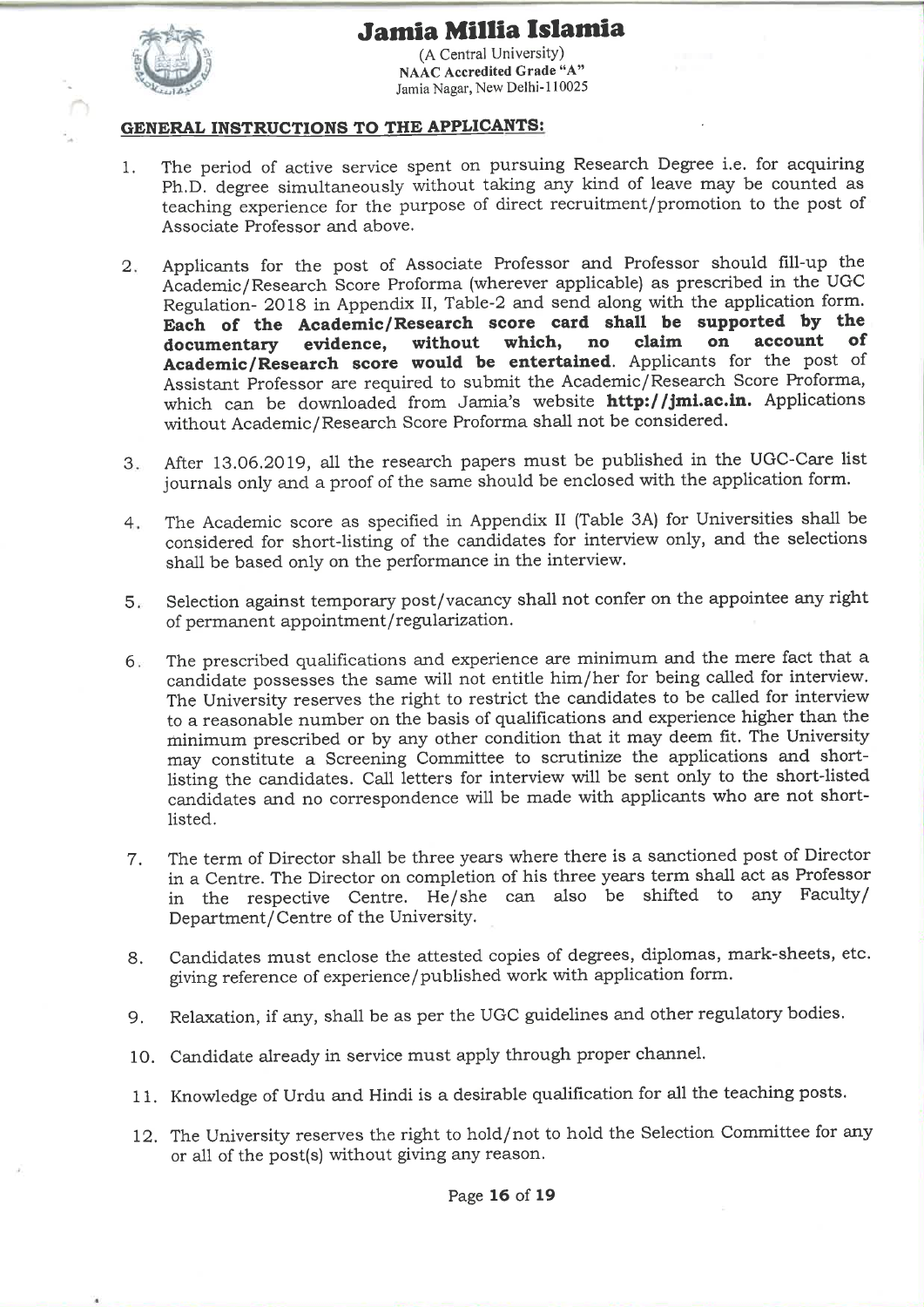

(A Central University) **NAAC Accredited Grade "A"** Jamia Nagar, New Delhi-110025

- 13. Canvassing, in any form or on behalf of the candidate will be a disqualification.
- The candidates, who are, or have been awarded a Ph.D. Degree after 2009 14. (i) should enclose a copy of the certificate to the effect that the awarding University has awarded Ph.D. Degree as per UGC (Minimum Standards and Procedure for Awards of M.Phil/Ph.D. Degree) Regulations, 2009.
	- (ii) The Marks sheet regarding the completion of course work in Ph.D should be enclosed, if applicable.
- 15. The number of vacancies indicated in the Employment Notification and in this booklet is tentative. The University reserves the right to increase /decrease the number of posts at the time of selection and make appointment(s) accordingly.
- 16. Separate application should be submitted for each post.
- supporting documents, 17. Application received late **or** without necessary Degree/Certificates/Mark Sheets and experience certificate not Self-attested/the Head of the Department/Institutions shall be rejected summarily.
- 18. A relaxation of 5% may be provided from 55% to 50% in the marks to the Ph.D degree holders, who have passed their Master's degree prior to 19th September, 1991.
- 19. A relaxation of 5% may be provided from 55% to 50% in the marks at the Master/Graduate level for the SC/ST/Differently-abled (Physically & Visually Differently-abled)/Other Backward Classes (OBC) (Non-creamy layer) candidates.
- 20. Relevant grade which is regarded as equivalent of 55% where the grading system is followed by recognized University shall also be considered eligible.
- 21. Candidates who have been awarded Ph.D from foreign Universities should enclose "Equivalence Certificate" issued by Association of Indian Universities, New Delhi, without which, their candidature will not be considered and application will be rejected.
- 22. The University reserves the right to alter/insert any corrections/additions in the advertisement/website in the event of any typographical error etc. before the last date of submission of applications form, for which the candidates are advised to be in the lookout for announcements on the University website: www.jmi.ac.in
- 23. In case of any inadvertent mistake in the process of screening/selection which may be detected at any stage even after the issue of interview letter/appointment letter, the University reserves right to modify/withdraw/cancel without any communication made to the candidate.
- 24. All correspondence from the University including interview letter, if any, shall be sent only at the e-mail address provided by the applicant in the application form. The applicants are advised to check the website of the University regularly for updates.
- 25. Qualifications, experience, etc. will be reckoned as on the last date for receipt of filled-in applications i.e. 02.06.2022. The University will not be responsible for any postal delay in case of receipt of application forms.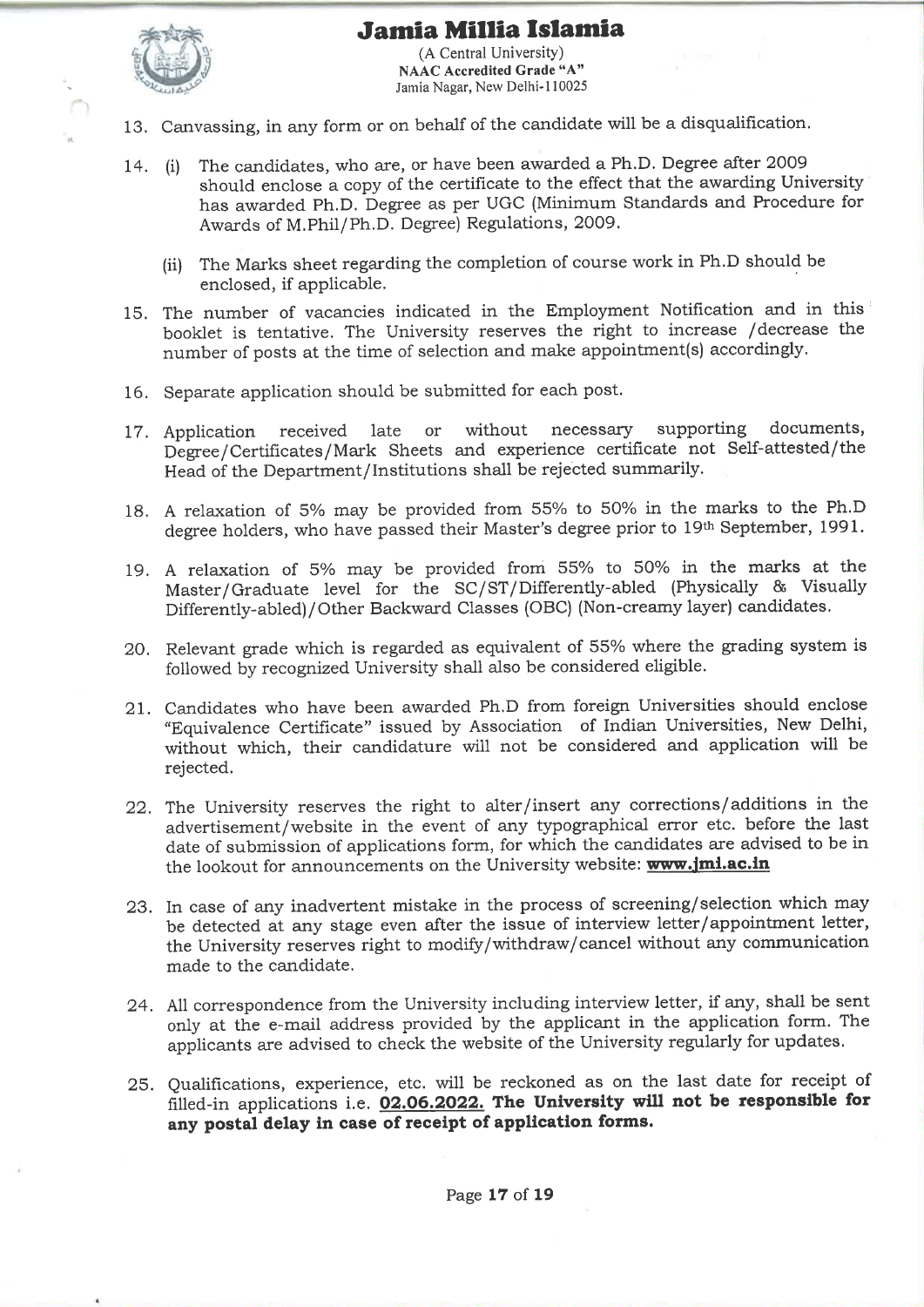

(A Central University) NAAC Accredited Grade "A" Jamia Nagar, New Delhi-110025

26. The request for including any documents/information to the application form after the last date of submission of application shall not be entertained.

The application form complete in all respect along with the receipt of paying the non-refundable fee of Rs. 500/- (Rs. 250/- for SC & ST candidates) payable online through Net Banking only. Women candidates and Divyangian (on producing the valid copy of the relevant PwD certificate) are exempted from paying the prescribed application fee.

### The details of Bank Account are given below:-

NAME OF BANK ACCOUNT NAME OF BANK **BRANCH** Branch Code BANK ACCOUNT NUMBER IFSC CODE **SWIFT CODE ADDRESS** 

**JMI CONFERENCES** : INDIAN BANK : JAMIA MILLIA ISLAMIA : 01622 : 6820138716 : IDIB000J029 : IDIBINBBTSY (For international transaction) : Maulana Mohd. Ali Jauhar Marg Sports Complex (Bhopal Ground) Jamia Nagar New Delhi - 110025 1 011-26985869

(Prof. Nazim Husain Jafri

Registra

**PHONE** 

Dated: 02.05.2022